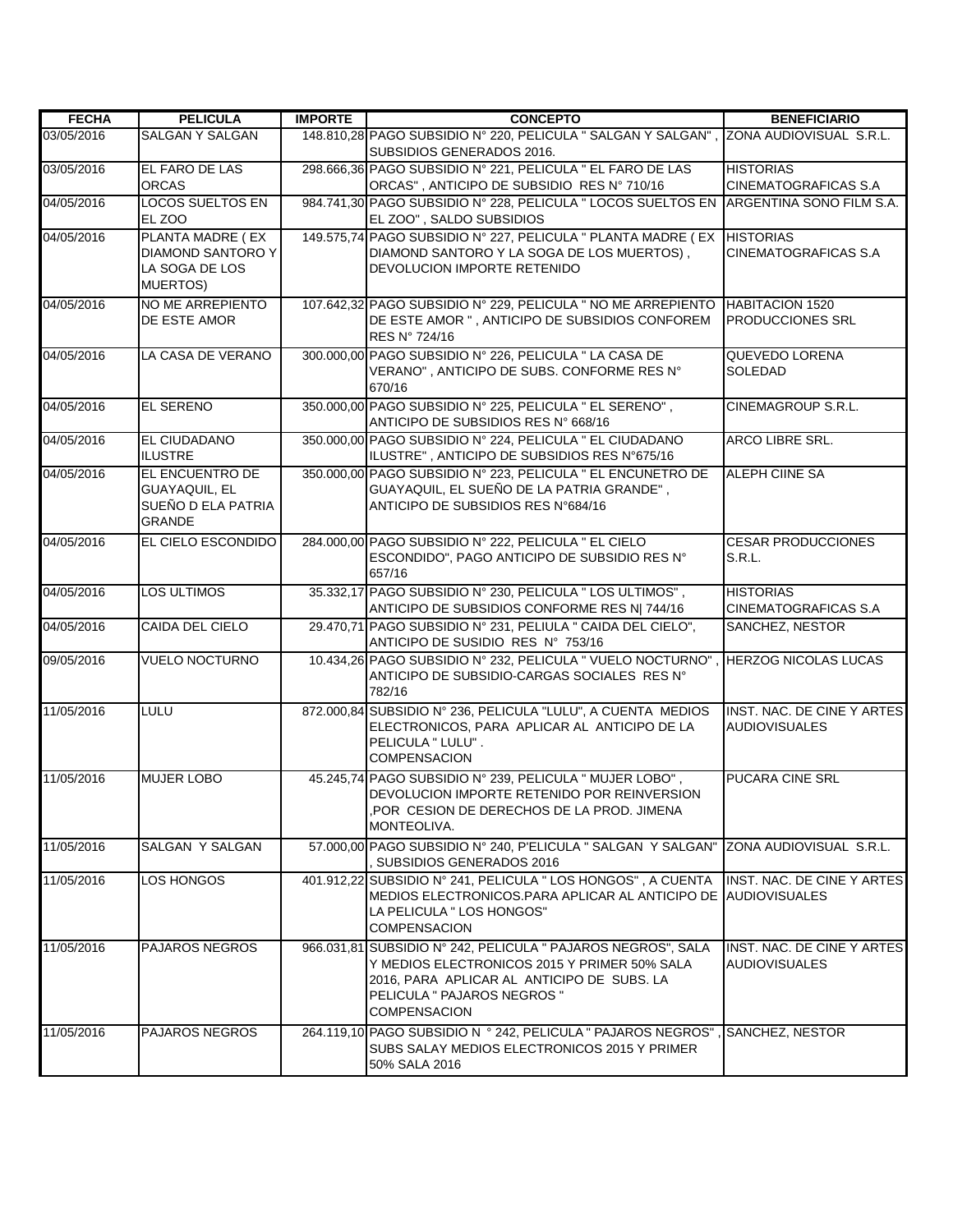| 11/05/2016 | NO SOY LORENA                       | 21.083,65 SUBSIDIO N° 243, PELICULA " NO SOY LORENA",<br>SUBSIDIO SALA 2015 Y PRIMER 50%SALA 2016, PARA<br>APLICAR AL ANTICIPO DEL SUBS. PELICULA " NO SOY<br>LORENA".<br><b>COMPENSACION</b>         | INST. NAC. DE CINE Y ARTES<br><b>AUDIOVISUALES</b>        |
|------------|-------------------------------------|-------------------------------------------------------------------------------------------------------------------------------------------------------------------------------------------------------|-----------------------------------------------------------|
| 11/05/2016 | <b>SUBTE POLSKA</b>                 | 10.841,54 SUBSIDIO Nº 244, PELICULA " SUBTE POLSKA", SALA<br>2016, PRIMER 50%, PARA APLICAR AL ANTICIPO DEL<br>SUB. PELICULA " SUBTE POLSKA"<br><b>COMPENSACION</b>                                   | INST. NAC. DE CINE Y ARTES<br><b>AUDIOVISUALES</b>        |
| 11/05/2016 | <b>LLAMAS DE NITRATO</b>            | 142.865,77 SUBSIDIO N° 245, PELICULA " LLAMAS DE NITRATO",<br>SUSIDIOS MEDIOS ELECTRONICOS.PARA APLICAR AL<br>ANTICIPO DE LA PELICULA "LLAMAS DE NITRATO"<br><b>COMPENSACION</b>                      | INST. NAC. DE CINE Y ARTES<br><b>AUDIOVISUALES</b>        |
| 11/05/2016 | <b>LLAMAS DE NITRATO</b>            | 467.408,22 SUBSIDIO Nº 245, PELICULA " LLAMAS DE NITRATO",<br>SUBSIDIOS MEDIOS ELECTRONICOS, PARA APLICAR AL<br>CREITO DE LA PELICULA " " LLAMAS DE NITRATO"<br><b>COMPENSACION</b>                   | INST. NAC. DE CINE Y ARTES<br><b>AUDIOVISUALES</b>        |
| 11/05/2016 | <b>LLAMAS DE NITRATO</b>            | 709.491,26 PAGO SUBSIDIO Nº 245, PELICULA " LLAMAS DE<br>NITRATO", SUSIDIOS MEDIOS ELECTRONICOS                                                                                                       | HABITACION 1520<br><b>PRODUCCIONES SRL</b>                |
| 11/05/2016 | EL ABRAZO DE LA<br><b>SERPIENTE</b> | 326.677,21 SUBSIDIO Nº 246, PELICULA " EL ABRAZO DE LA<br>SERPIENTE", A CUENTA DE SUBSIDIOS SALA 2016, PRA<br>APLICAR AL ANTICIPO DE LA PELICULA "EL ARAZO DE<br>LA SERPIENTE"<br><b>COMPENSACION</b> | <b>INST. NAC. DE CINE Y ARTES</b><br><b>AUDIOVISUALES</b> |
| 11/05/2016 | <b>CHOELE</b>                       | 160.800,04 PAGO SUBSIDIO N ° 247, PELICULA 2 CHOELE",<br>DEVOLUCION IMPORTE RETENIDO REINVERSION                                                                                                      | SUDESTADA CINE SRL                                        |
| 11/05/2016 | <b>DAMIANA</b>                      | 153.157,98 SUBSIDIO N° 248, PELICULA " DAMIANA", SALDO<br>SUBSIDIOS, PARA APLICAR AL CREDITO DE LA<br>PELICULA " DAMIANA"<br><b>COMPENSACION</b>                                                      | INST. NAC. DE CINE Y ARTES<br><b>AUDIOVISUALES</b>        |
| 11/05/2016 | <b>DAMIANA</b>                      | 644.856,55 PAGO SUBSIDIO Nº 248, PELICULA " DAMIANA", SALDO<br><b>SUBSIDIOS</b>                                                                                                                       | OCEANO FILMS S.A.                                         |
| 11/05/2016 | LA PARTE AUSENTE                    | 1.620,04 PAGO SUBSIDIO N° 249, PELICULA " LA PARTE AUSENTE" BARAKACINE S.R.L.<br>A CUENTA SUBSIDIOS SALA 2015- DEVOLUCION<br>RETENCION - R EINVERSION, P                                              |                                                           |
| 11/05/2016 | LA PARTE AUSENTE                    | 36.450,81 PAGO SUBSIDIO N° 249, PELICULA " LA PARTE AUSENTE" AJIMOLIDO FILMS S.R.L.<br>A CUENTA SUBSIDIO DE SALA 2016- DEVOLUCION -<br>RETENCION- REINVERSION, CESION RESN°2149/15                    |                                                           |
| 11/05/2016 | <b>EL INVIERNO</b>                  | 406.820,98 PAGO SUBSIDIO Nº 234, PELICULA " EL INVIERNO",<br>ANTICIPO DE SUBSIDIOS CONFORME RES Nº 822/16                                                                                             | <b>WANKACINE S.R.L.</b>                                   |
| 11/05/2016 | <b>INVIERNO</b>                     | 353.612,75 PAGO SUBSIDIO Nº 233, PELICULA " INVIERNO ",<br>ANTICIPO DE SUBSIDIOS CONFORME RES Nº 810/16                                                                                               | <b>ALEPH CIINE SA</b>                                     |
| 11/05/2016 | LA FIDELIDAD                        | 64.430,65 PAGO SUBSIDIO Nº 235, PELICULA "LA FIDELIDAD",<br>ANTICIPO DE SUBSIDIOS OTORGADO POR RES N°825/16                                                                                           | <b>WAP SA</b>                                             |
| 11/05/2016 | YALLAH, YALLAH!                     | 200.000,00 PAGO SUBSIDIO Nº 237, PELICULA " ¡YALLAH, YALLAH !",<br>ANTICIPO DE SUBSIDIOS CONFORME RES N°698/16                                                                                        | ROMANAZZO FERNANDO<br><b>MARTIN</b>                       |
| 11/05/2016 | SANGRE EN LA BOCA                   | 350.000,00 PAGO SUBSIDIO N° 238, PELICULA " SANGRE EN LA<br>BOCA", ANTICIPO DE SUBSIDIO RES Nº 49/16                                                                                                  | CACTUS CINE S.R.L.                                        |
| 12/05/2016 | <b>PERMITIDOS</b>                   | 651.591,10 PAGO SUBSIDIO N° 251, PELICULA " PERMITIDOS"<br>ANTICIPO DE SUBSIDIO                                                                                                                       | TRESPLANOS CINE S.A                                       |
| 12/05/2016 | <b>MAMA LORA</b>                    | 350.000,00 PAGO SUBSIDIO N° 250, PELICULA " MAMA LORA",<br>ANTICIPO DE SUBSIDIO RES Nº701/15                                                                                                          | <b>MASA LATINA SRL</b>                                    |
| 18/05/2016 | EL VIAJE<br><b>EXTRAORDINARIO</b>   | 18.255.41 PAGO SUBSIDIO Nº 252, PELICULA " EL VIAJE<br>EXTRAORDINARIO", ANTICIPO DE SUBSIDIOS RES<br>N°916/16                                                                                         | NISENSON PABLO LEONIDAS                                   |
| 18/05/2016 | <b>SOLDADO</b>                      | 12.888,64 PAGO SUBSIDIO N° 253, PELICULA " SOLDADO",<br>ANTICIPO DE SUBSIDIO RES N°898/16                                                                                                             | <b>GEMA FILMS S.R.L.</b>                                  |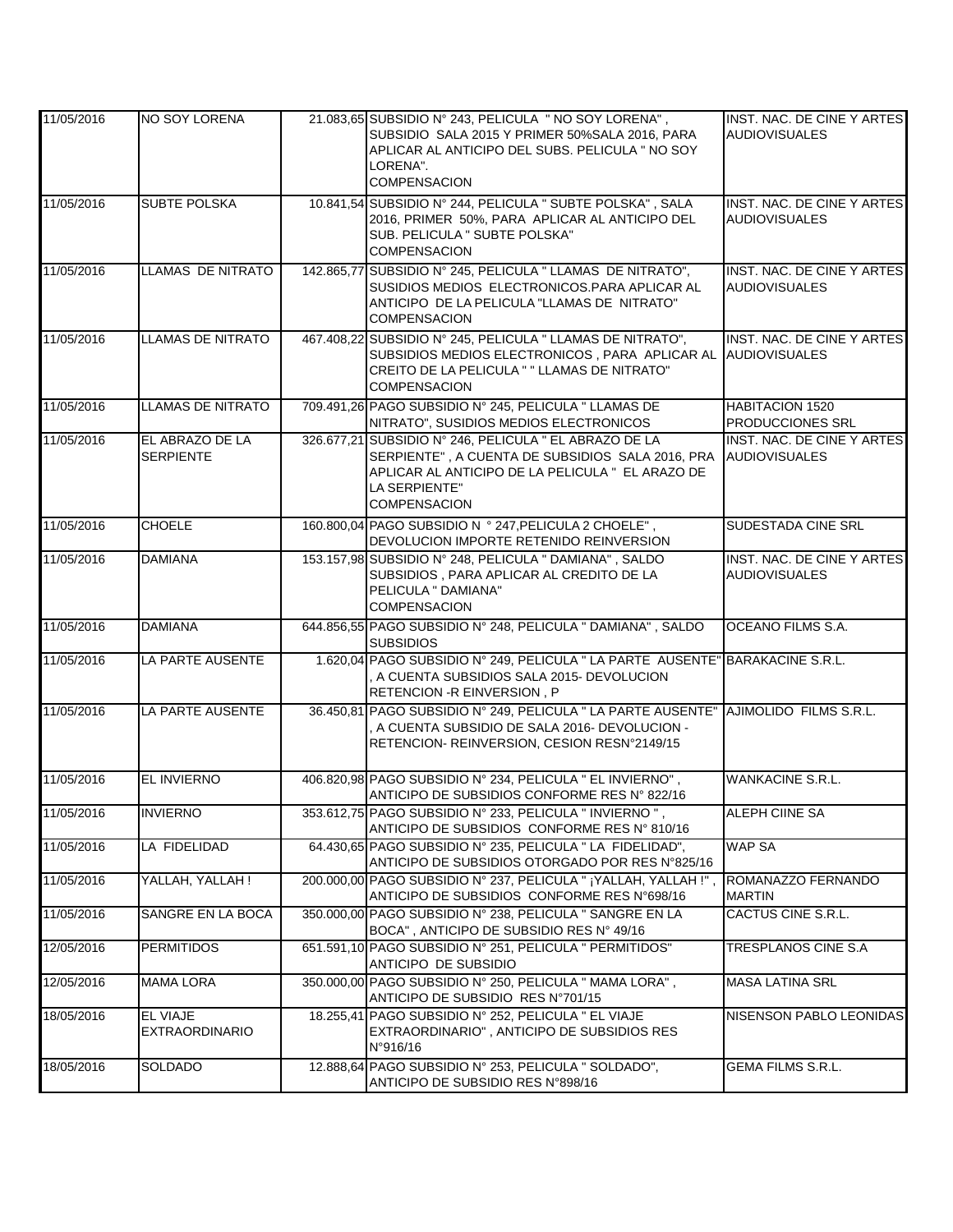| 18/05/2016 | ANIDA, EL MAGO Y EL<br><b>CIRCO FLOTANTE</b>                                       | 118.930,48 PAGO SUBSIDIO Nº 254, PELICULA " ANIDA, EL MAGO Y<br>EL CIRCO FLOTANTE ", ANTICIPO DE SUBSIDIOS<br>CONFORME RES N°909/16                                                                                                             | <b>IMAGENEERS SA</b>                                      |
|------------|------------------------------------------------------------------------------------|-------------------------------------------------------------------------------------------------------------------------------------------------------------------------------------------------------------------------------------------------|-----------------------------------------------------------|
| 18/05/2016 | NO ME ARREPIENTO<br>DE ESTE AMOR                                                   | 230.937,50 PAGO SUBSIDIO N° 255, PELICULA " NO ME ARREPIENTO HABITACION 1520<br>DE ESTE AMOR", ANTICIPO DE SYBSIDIO CONFORME<br>RES N°910/16                                                                                                    | <b>PRODUCCIONES SRL</b>                                   |
| 18/05/2016 | CORDOBA 3280                                                                       | 91.317,16 PAGO SUBSIDIO N° 256, PELICULA " CORDOBA 3280",<br>ANTICIPO DE SUBSIDIOS RES Nº 911/16                                                                                                                                                | DURAN, RODOLFO<br><b>FRANCISCO</b>                        |
| 20/05/2016 | <b>COMO FUNCIONAN</b><br><b>CASI TODAS LAS</b><br>COSAS                            | 198.794,31 SUBSIDIO Nº 266, PELICULA " COMO FUNCIONAN CASI<br>TODAS LAS COSAS" MEDIOS ELECTRONICOS, PARA<br>APLICAR AL ANTICIPO DE LA PELICULA " COMO<br>FUNCIONAN CASI TODAS LA COSAS".<br><b>COMPENSACION</b>                                 | INST. NAC. DE CINE Y ARTES<br><b>AUDIOVISUALES</b>        |
| 20/05/2016 | <b>ENTRE RIOS TODO LO</b><br>QUE NO DIJIMOS                                        | 36.434,34 SUBSIDIO N° 262, PELICULA " ENTRE RIOS TODO LO QUE INST. NAC. DE CINE Y ARTES<br>NO DIJIMOS", SUBSIDIOS MEDISO ELECTRONICOS,<br>PARA APLICAR AL ANTICIPO DEL SUBSIDIO " ENTRE<br>RIOS TODO LO QUE NO DIJIMOS".<br><b>COMPNESACION</b> | <b>AUDIOVISUALES</b>                                      |
| 20/05/2016 | <b>ENTRE RIOS TODO LO</b><br><b>QUE NO DIJIMOS</b>                                 | 203.851,73 PAGO SUBSIDIO Nº 262, PELICULA " ENTRE RIOS TODO<br>LO QUE NO DIJIMOS", MEDIOS ELECTRONICOS                                                                                                                                          | <b>FRANCUCCI JULIA</b>                                    |
| 20/05/2016 | PLANTA MADRE (EX<br><b>DIAMOND SANTORO Y</b><br>LA SOGA DE LOS<br><b>MUERTOS</b> ) | 64.103.89 PAGO SUBSIDIO Nº 257, PELICULA " PLANTA MADRE (EX PUENZO HNOS S.A.<br>DIAMOND SANTORO Y LA SOGA DE LOS MUERTOS),<br>DEVOLUCION IMPORTE RETENIDO                                                                                       |                                                           |
| 20/05/2016 | PASAJE DE VIDA                                                                     | 996.614,40 SUBSIDIO N° 258, PELICULA " PASAJE DE VIDA", SALDO<br>SUBSIDIO, PARA APLICAR AL ANTICIPO DE LA PELICULA AUDIOVISUALES<br>" PASAJE DE VIDA".<br><b>COMPENSACION</b>                                                                   | INST. NAC. DE CINE Y ARTES                                |
| 20/05/2016 | PASAJE DE VIDA                                                                     | 1.610.352,33 SUBSIDIO N° 258, PELICULA " PASAJE DE VIDA", SALDO<br>SUBSIDIOS, PARA APLICAR AL CREDITO DE LA<br>PELICULA " PASAJE DE VIDA"                                                                                                       | <b>INST. NAC. DE CINE Y ARTES</b><br><b>AUDIOVISUALES</b> |
| 20/05/2016 | PASAJE DE VIDA                                                                     | 842.430,61 PAGO SUBSIDIO Nº 258, PELICULA " PASAJE DE<br>VIDA"SALDO SUBSIDIOS.                                                                                                                                                                  | CINEWORLD S.R.L.                                          |
| 20/05/2016 | <b>LA VIDA DESPUES</b>                                                             | 179.079,38 PAGO SUBSIDIO Nº 259, PELICULA " LA VIDA DESPUES",<br>DEVOLUCION IMPORTE RETENIDO REINVERSION                                                                                                                                        | CEPA AUDIOVISUAL SRL                                      |
| 20/05/2016 | <b>LA PAZ</b>                                                                      | 50.414,04 PAGO SUBSIDIO N° 260, PELICULA "LA PAZ",<br>DEVOLUION IMPORTE RETENDIO REINVERSION, POR<br>CESION DE DERECHOS DE SANTIAGO LOZA-IVAN<br><b>EIBUSZYC</b>                                                                                | <b>EIBUSZYC FEDERICO</b>                                  |
| 20/05/2016 | EL 5 DE TALLERES                                                                   | 134.488,47 PAGO SUBSIDIO Nº 261, PELICULA " EL 5 DE TALLERES"<br>DEVOLUCION IMPORTE RETENDO REINVERSION                                                                                                                                         | <b>BASATA FILMS SRL</b>                                   |
| 20/05/2016 | <b>ATLANTIDA</b>                                                                   | 114.501,51 PAGO SUBSIDIO N° 263, PELICULA " ATLANTIDA"<br>DEVOLUION IMPORTE RETENIDO REINVERSION                                                                                                                                                | TRESMILMUNDOS CINE SRL                                    |
| 20/05/2016 | <b>ALIAS MARIA</b>                                                                 | 1.000.000,00 PAGO SUBSIDIO N° 264, PELICULA " ALIAS MARIA",<br>SUBSIDIOS MEDIOS ELECTRONICOS.                                                                                                                                                   | SUDESTADA CINE SRL                                        |
| 20/05/2016 | <b>ALIAS MARIA</b>                                                                 | 700.000,00 SUBSIDIO N° 264, PELICULA " ALIAS MARIA", SUBSIDIOS<br>MEDIOS ELECTRONICOS, PARA APLICAR AL ANTICIPO<br>DE LA PELICULA " ALIAS MARIA".<br><b>COMPENSACION</b>                                                                        | INST. NAC. DE CINE Y ARTES<br><b>AUDIOVISUALES</b>        |
| 20/05/2016 | DIVA <sub>2</sub>                                                                  | 68.045,33 PAGO SUBSIDIO N° 265, PELICULA " DIVA 2", SALDO<br>SUBSIDIOS AÑO 2015 Y A CUENTA DE SALA AÑO 2016.-                                                                                                                                   | ALEPH MEDIA S.A.                                          |
| 20/05/2016 | DIVA <sub>2</sub>                                                                  | 1.145.724,00 SUBSIDIO N° 265, PELICULA " DIVA 2", SALDO SUBSIDIOS INST. NAC. DE CINE Y ARTES<br>AÑO 2015 Y A CUENTA SUBS SALA AÑO.<br><b>COMPENSACION</b>                                                                                       | <b>AUDIOVISUALES</b>                                      |
| 20/05/2016 | <b>LA PRINCESITA</b>                                                               | 250.000,00 PAGO SUBSIDIO Nº 275, PELICULA "LA PRINCESITA", A<br>CUENTA ANTICIPO DE SUBSIDIOS CONFOREM RES N°<br>780/16                                                                                                                          | <b>SUDESTADA CINE SRL</b>                                 |
| 20/05/2016 | LA SOÑADA                                                                          | 225.000,00 PAGO SUBSIDIO N° 274, PELICULA " LA SOÑADA", A<br>CUENTA ANTICIPO DE SUBSIDIO RES Nº 772/16                                                                                                                                          | ALEPH CIINE SA                                            |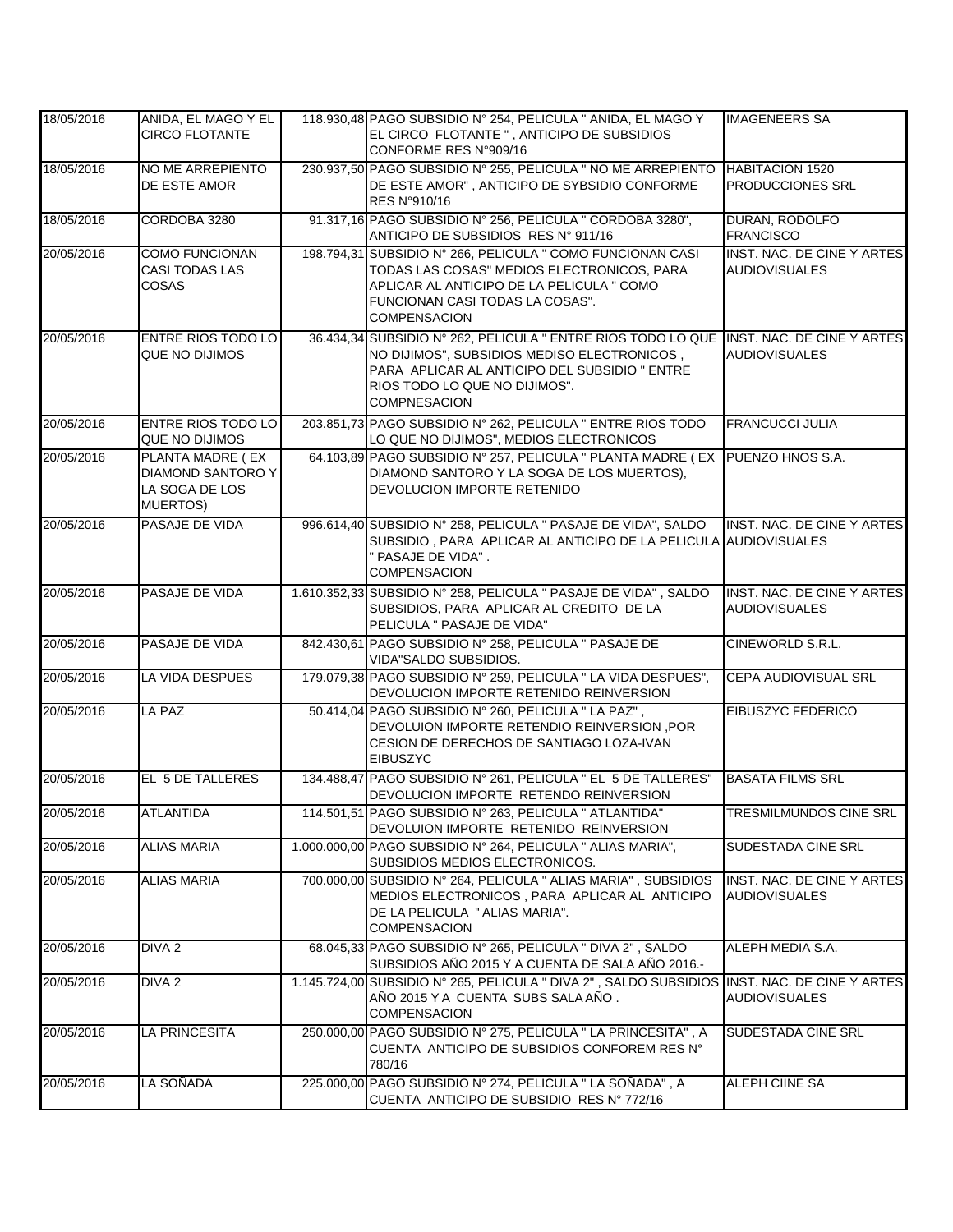| 20/05/2016 | LA SOÑADA                                                   | 25.000,00 PAGO SUBSIDIO Nº 274, PELICULA " LA SOÑADA", A<br>CUENTA ANTICIPO DE SUBSIDIO RES Nº772/16                                      | <b>TRONERA PRODUCCIONES</b><br><b>SRL</b>       |
|------------|-------------------------------------------------------------|-------------------------------------------------------------------------------------------------------------------------------------------|-------------------------------------------------|
| 20/05/2016 | <b>EL PAMPERO</b>                                           | 250.000,00 PAGO SUBSIDIO Nº 273, PELICULA " EL PAMPERO", A<br>CUENTA ANTICIPO DE SUBSIDIO RES Nº774/16                                    | TAREA FINA S.R.L.                               |
| 20/05/2016 | EL MUERTO CUENTA<br><b>SU HISTORIA</b>                      | 350.000,00 PAGO SUBSIDIO Nº 272, PELICULA " EL MUERTO CUENTA<br>SU HISTORIA", ANTICIPO DE SUBSIDIOS POR RES<br>N°890/16                   | <b>DEL TORO FILMS SRL</b>                       |
| 20/05/2016 | <b>LOCA Y SANTAS</b>                                        | 125.000,00 PAGO SUBSIDIO N° 292, PELICULA " LOCAS Y SANTAS" A ARCO LIBRE SRL.<br>CUETA ANTICIPO DE SUBSIDIO OTORGADO POR RES N <br>823/16 |                                                 |
| 20/05/2016 | <b>LOCA Y SANTAS</b>                                        | 125.000,00 PAGO SUBSIDIO Nº 292, PELICULA " LOCAS Y SANTAS",<br>A CUENTA ANTICIPO DE SUBSIDIO OTORGADO POR RES<br>N°823/16                | <b>MGR FILMS S.A</b>                            |
| 20/05/2016 | LO QUE NUNCA NOS<br><b>DIJIMOS</b>                          | 250.000,00 PAGO SUBSIDIO Nº 293, PELICULA " LO QUE NUNCA NOS<br>DIJIMOS", A CUENTA ANTICIPO DE SUBSIDIO RES<br>N°778/16                   | <b>CINEWORLD S.R.L.</b>                         |
| 20/05/2016 | EL FARO DE LAS<br><b>ORCAS</b>                              | 482.013,12 PAGO SUBSIDIO Nº 294, PELICULA " EL FARO DE LAS<br>ORCAS", ANTICIPO DE SUBSIDIOS POR<br>CARGASSOCILAES RES Nº 942/16           | <b>HISTORIAS</b><br><b>CINEMATOGRAFICAS S.A</b> |
| 20/05/2016 | <b>OPERA PRIMA</b>                                          | 100.000,00 PAGO SUBBSIDIO Nº 287, PELICULA " OPERA PRIMA", A<br>CUENTA ANTICIPO DE SUBSIDIOS CONFORME RES<br>N°889/16                     | <b>GOTLIP TOMAS GUILLERMO</b>                   |
| 20/05/2016 | <b>OPERA PRIMA</b>                                          | 150.000,00 PAGO SUBSIDIO N  287, PELICULA " OPERA PRIMA ", A<br>CUENTA ANTICIPO DE SUBSIDIOS CONFORME RES<br>N°889/16                     | DUERMEVELA S.R.L.                               |
| 20/05/2016 | <b>MANGORE</b>                                              | 250.000,00 PAGO SUBSIDIO Nº 291, PELICULA " MANGORE", A<br>CUENTA ANTICI'PO DE SUBSIDIO OTORGADO POR RES<br>N°852/16                      | SALTA UNA RANA S.R.L                            |
| 20/05/2016 | <b>OJALA VIVAS</b><br><b>TIEMPOS</b><br><b>INTERESANTES</b> | 250.000,00 PAGO SUBSIDIO Nº 288, PELICULA " OJALA VIVAS<br>TIEMPOS INTERESANTES", A CUE TA ANTICIPO DE<br>SUBSIDIO N°789/16               | RIO ROJO CONTENIDOS<br>S.R.L                    |
| 20/05/2016 | <b>NERUDA</b>                                               | 250.000,00 PAGO SUBSIDIO N  289, PELICULA " NERUDA", A CUENTA<br>ANTICIPO DE SUBSIDIO RES Nº775/16                                        | AZ FILM S.A.                                    |
| 20/05/2016 | <b>PINAMAR</b>                                              | 250.000,00 PAGO SUBSIDIO Nº 286, PELICULA " PINAMAR", A CUE TA SUDESTADA CINE SRL<br>ANTICIPO DE SUBS. CONFORME RES N°877/16              |                                                 |
| 20/05/2016 | <b>GTH</b>                                                  | 250.000,00 PAGO SUBSIDIO N° 285, PLICULA " GTH", A CUENTA<br>ANTICIPO DE SUBSIDIO RES N°888/16                                            | <b>BUEN SUCESO</b><br>PRODUCCIONES S.R.L.       |
| 20/05/2016 | ROSLIK, SOSPECHOSA<br><b>MENTE RUSOS</b>                    | 250.000,00 PAGO SUBSIDIO N° 284, PELICULA "<br>ROSLIK, SOSPECHOSAMENTE RUSOS", A CUE TA<br>ANTICIPO DE SUBSIDIOS RES Nº 828/16            | <b>COLOMBO MIGUEL ANGEL</b>                     |
| 20/05/2016 | TODA LA CARNE AL<br>ASADOR                                  | 250.000,00 PAGO SUBSIDIO Nº 283, PELICULA " TODA LA CARNE AL<br>ASADOR", A CUETA ANTICIPO DE SUBSIDIO RES<br>N°787/16                     | ALEPH MEDIA S.A.                                |
| 20/05/2016 | <b>TUCHO</b>                                                | 250.000,00 PAGO SUBSIDIO Nº 282, PELICULA " TUCHO", A CUENTA<br>ANTICIPO DE SUBS. OTORGADO OPOR RES N°891/16                              | ALEPH MEDIA S.A.                                |
| 20/05/2016 | VEREDAS                                                     | 150.000,00 PAGO SUBSIDIO Nº 281, PELICULA VEREDAS", ANTICIPO<br>DE SUBS. OTORGADO POR RES N°877/16                                        | NO PROBLEM CINE SRL                             |
| 20/05/2016 | <b>VAIMBORA</b>                                             | 200.000,00 PAGO SUBSIDIO Nº 280, PELICULA "VAIMBORA",<br>ANTICIPO DE SUBSIDIO OTORGADO POR RES N°811/16                                   | MINIMAL CINE S.R.L.                             |
| 20/05/2016 | <b>KENTANNOS</b>                                            | 250.000,00 PAGO SUBSIDIO Nº 278, PELICULA " KENTANNOS", A<br>CUENTA ANTICIPO DE SUBS. OTRGADO POR RES<br>N°773/16                         | 16M S.R.L.                                      |
| 20/05/2016 | LA TIERRA ROJA                                              | 250.000,00 PAGO SUBSIDIO Nº 277, PELICULA " LA TIERRA ROJA",<br>ACUENTA ANTICIPO DE SUBSIDIOS OTORGADO POR<br>RES N°845/16                | TRIVIALMEDIA S.R.L                              |
| 20/05/2016 | LA HELADA NEGRA                                             | 160.000,00 PAGO SUBSIDIO Nº 276, PELICULA " LA HELADA NEGRA"<br>ANTICIPO DE SUBSIDIO OTORGADO POR RES N  874/16                           | <b>PASTO SRL</b>                                |